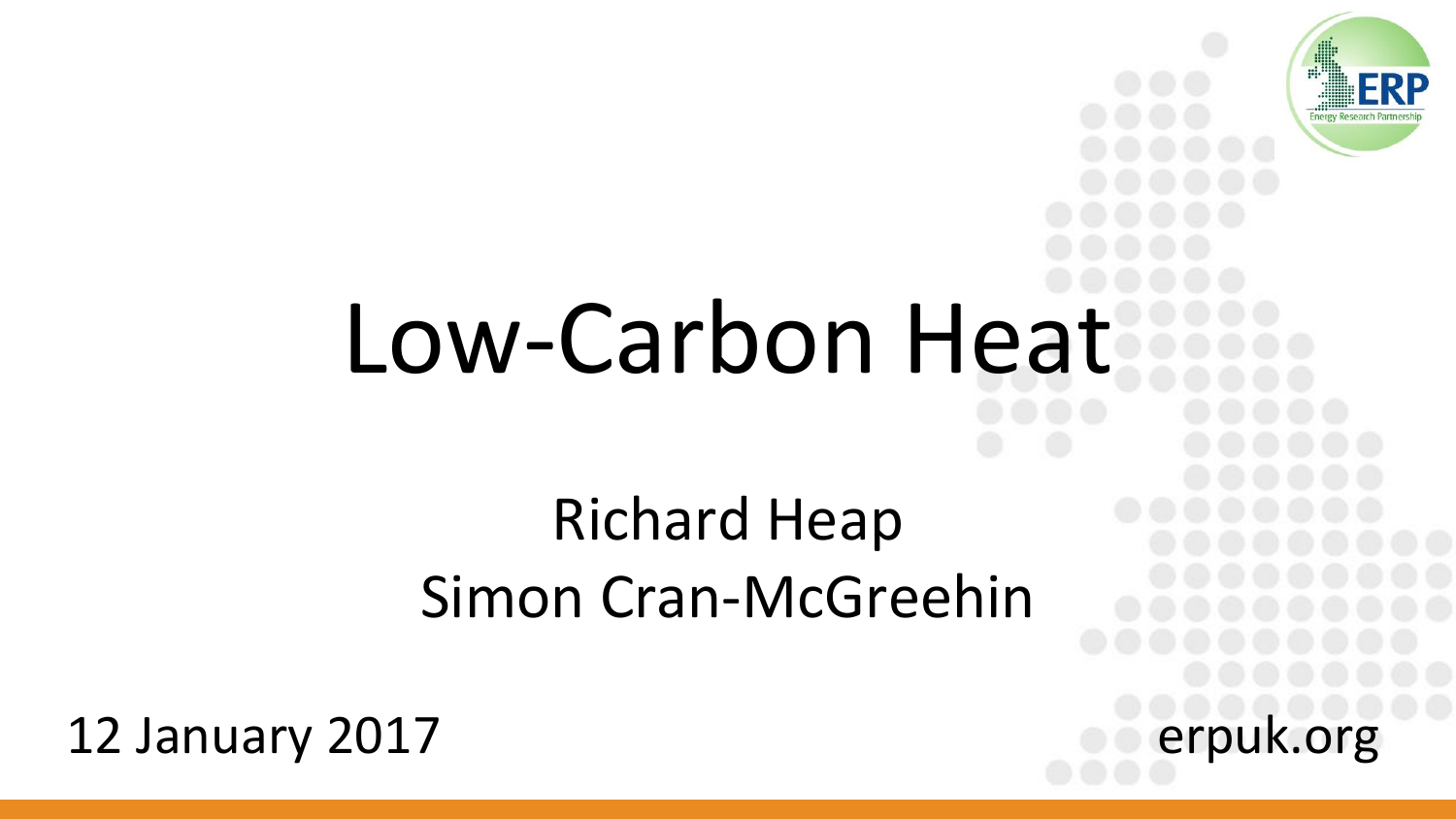

### Key aspects of the transition

- 1. Constraints on options means no single nationwide solution
	- Regional and segmentary aspects to options
- 2. Role of the public? Heat delivery options and costs are changing
- 3. Governance framework to coordinate decision making
- 4. Timing Decisions during this Parliament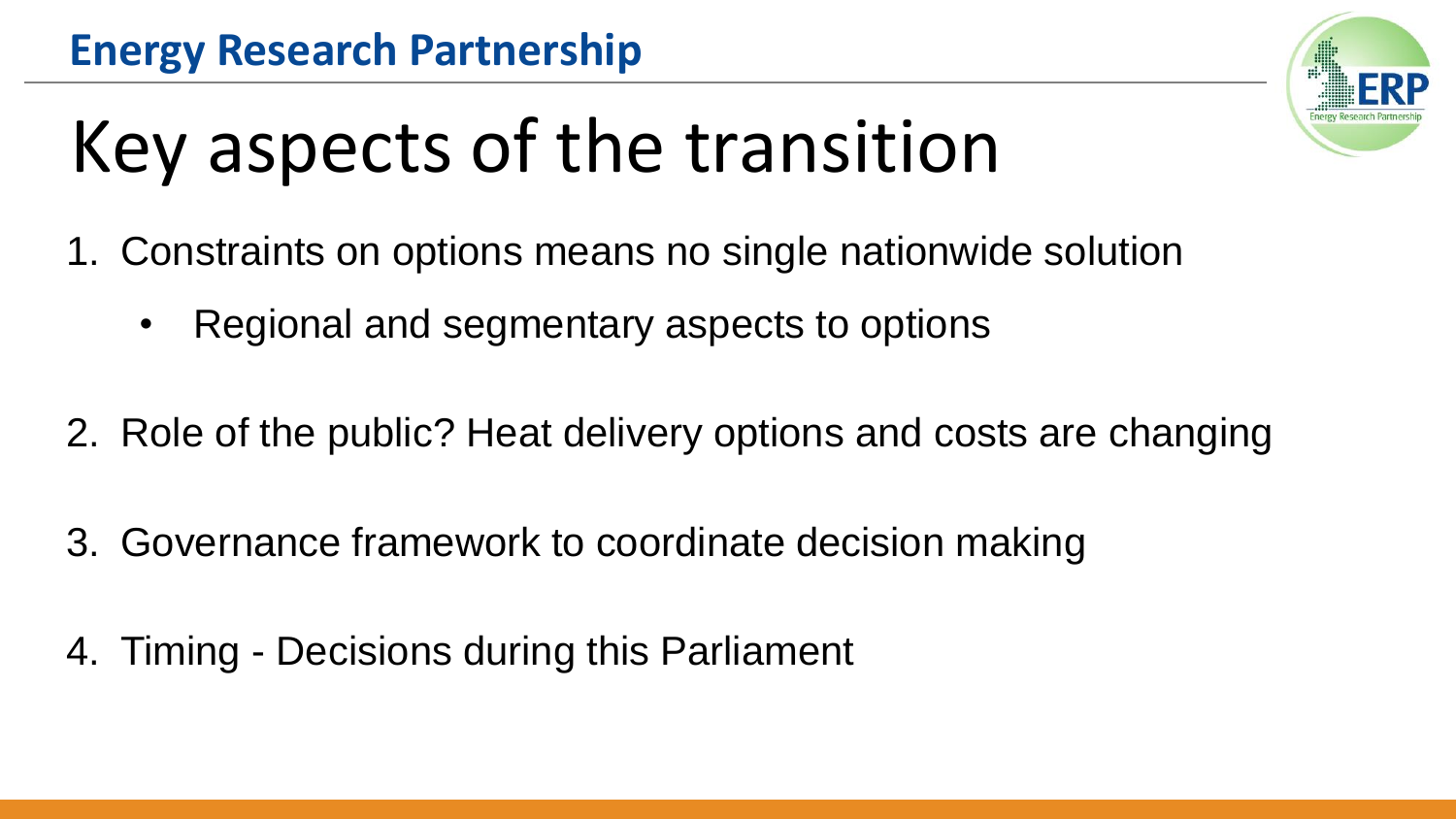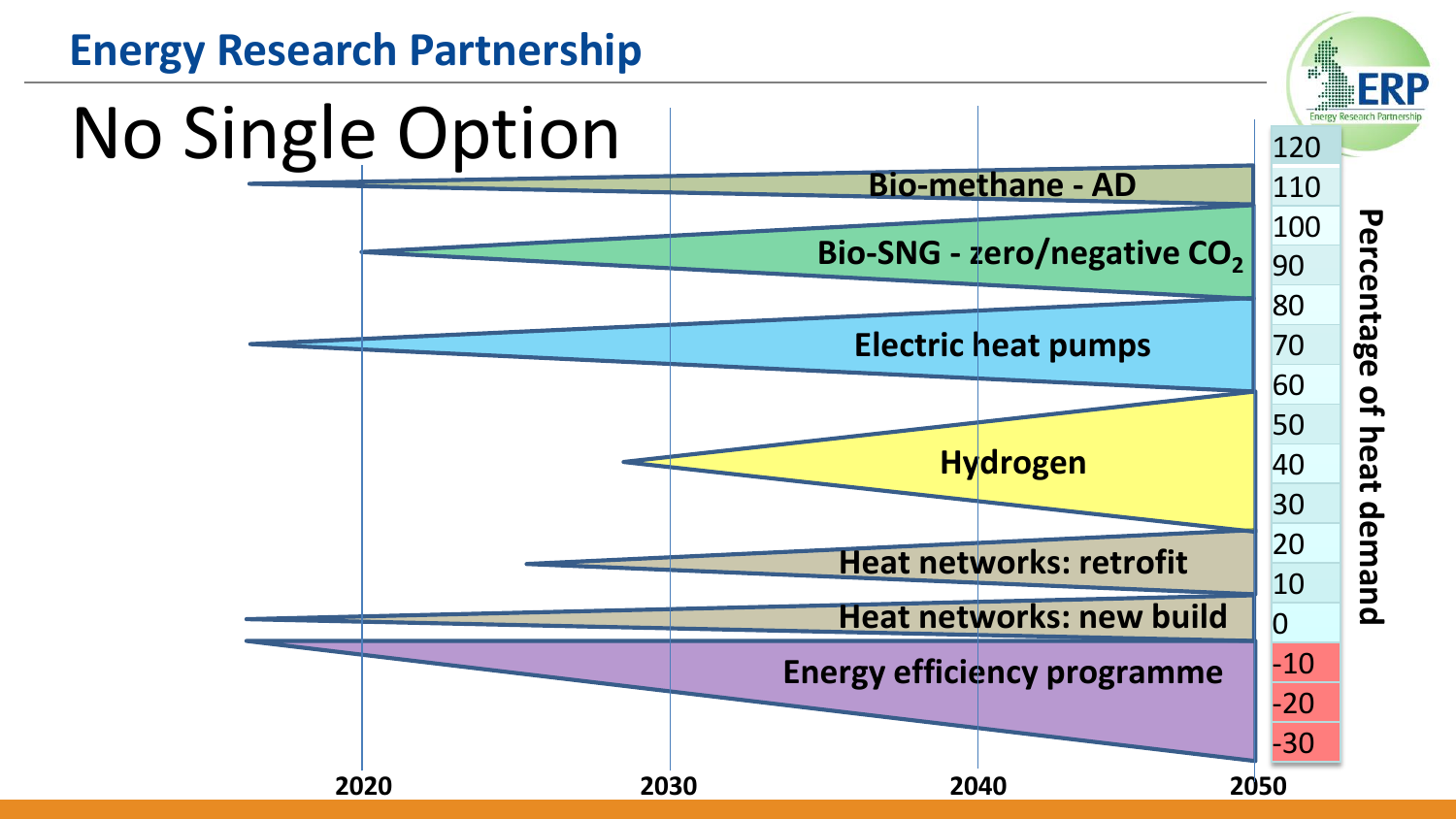## Segmentation of options

- Some are regional
	- Hydrogen: CCS dependent, dedicated pipes & storage
	- Heat Network: heat source, infrastructure
- Some areas will disconnect from gas grid
- Differentiate by segment / characteristic
	- Off-gas grid, old leaky homes, commercial, tower blocks, offices and new build.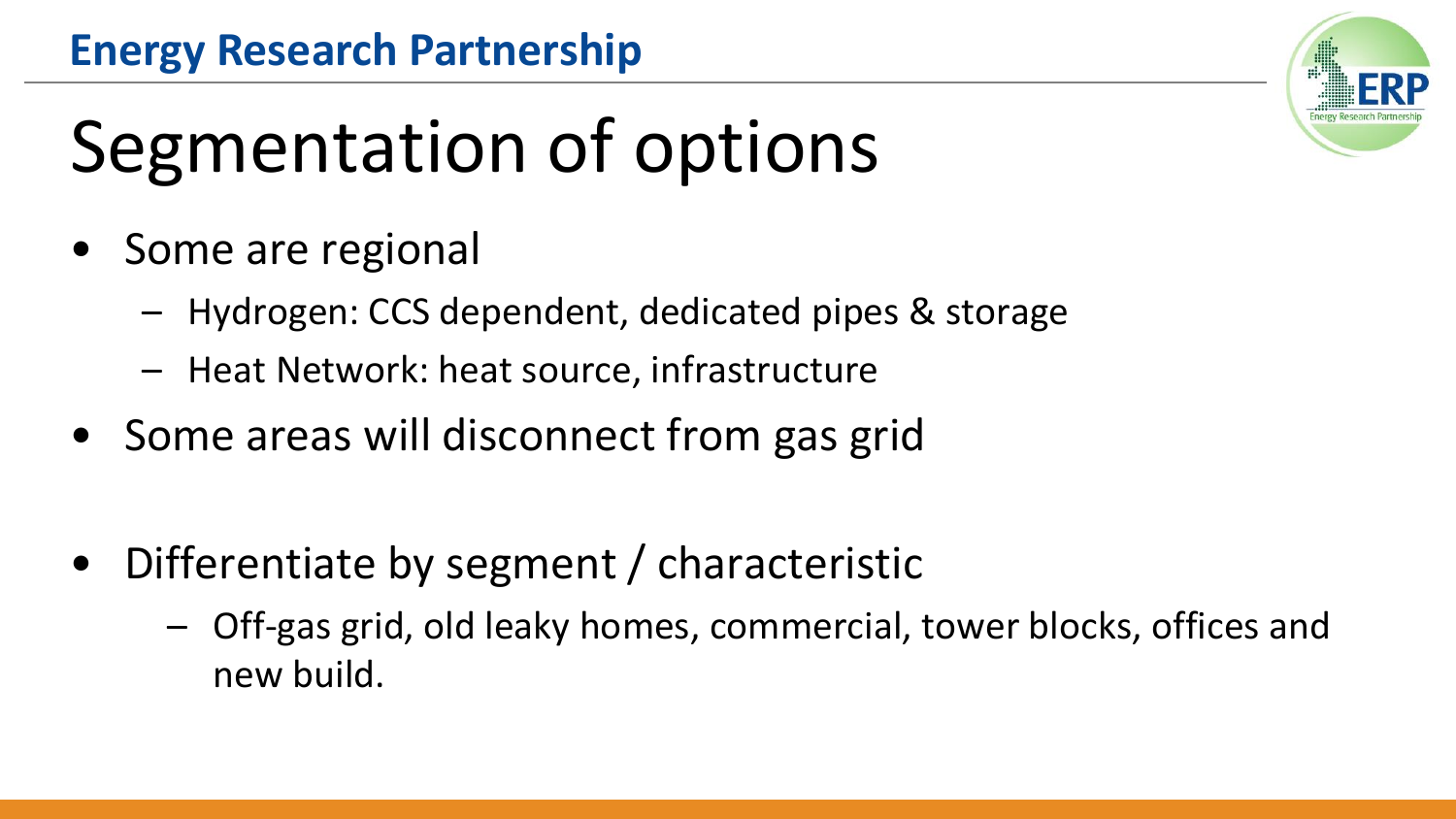

### Constraints on options

- Interaction with other energy sectors Transport
	- Competition for energy vectors: Bio-gas, Hydrogen
	- Interaction with energy distribution infrastructures

- What does a zero-carbon target in 2070-2080 mean?
	- H2 is not zero-carbon, so how will that be supplied.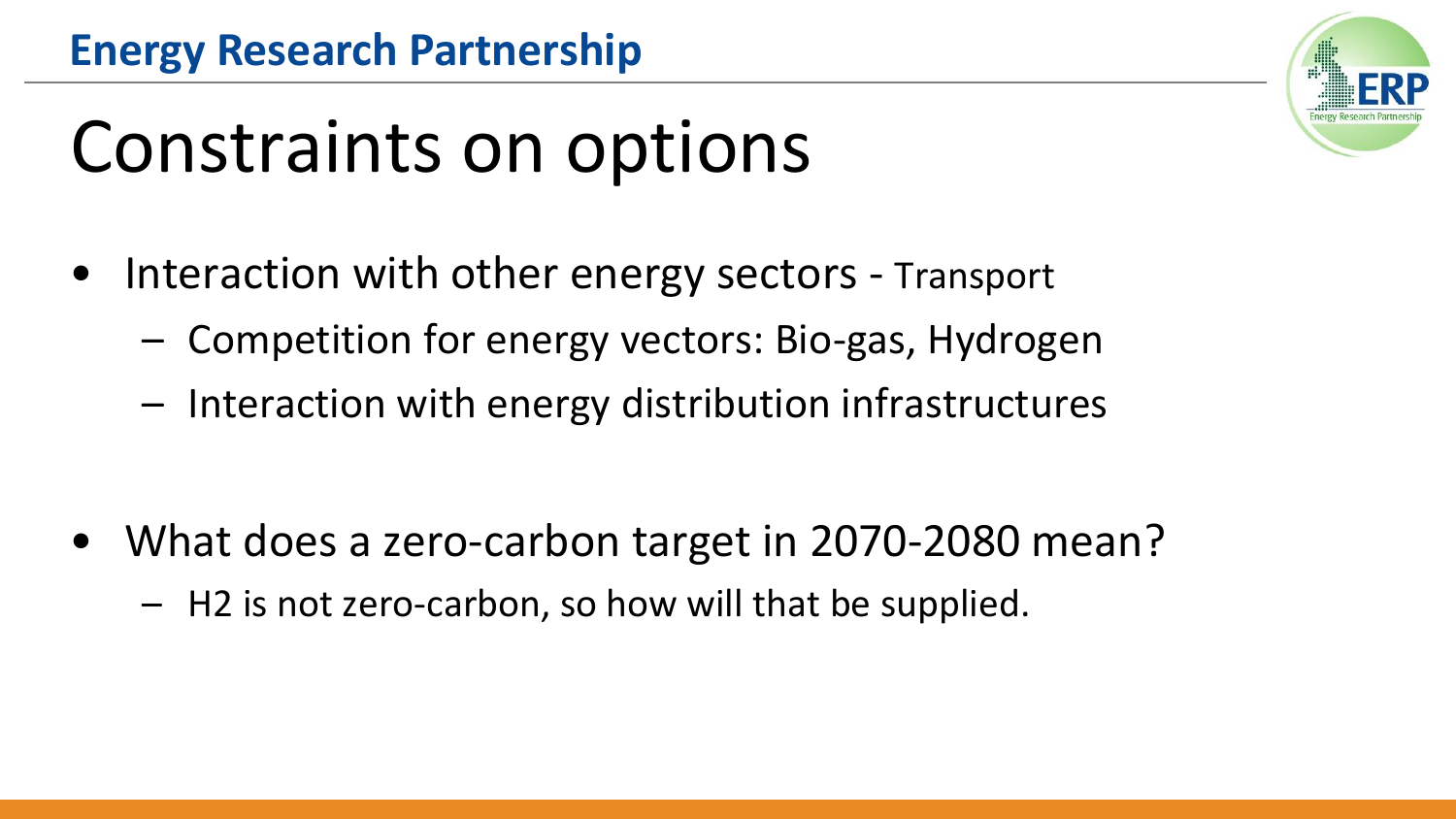### Financing

- Different cost and investment profiles for each option
- Different agents and drivers
	- Customer or network led
- How to secure investment?
	- Regulated monopolies
	- Market driven national or local intervention
	- Service driven market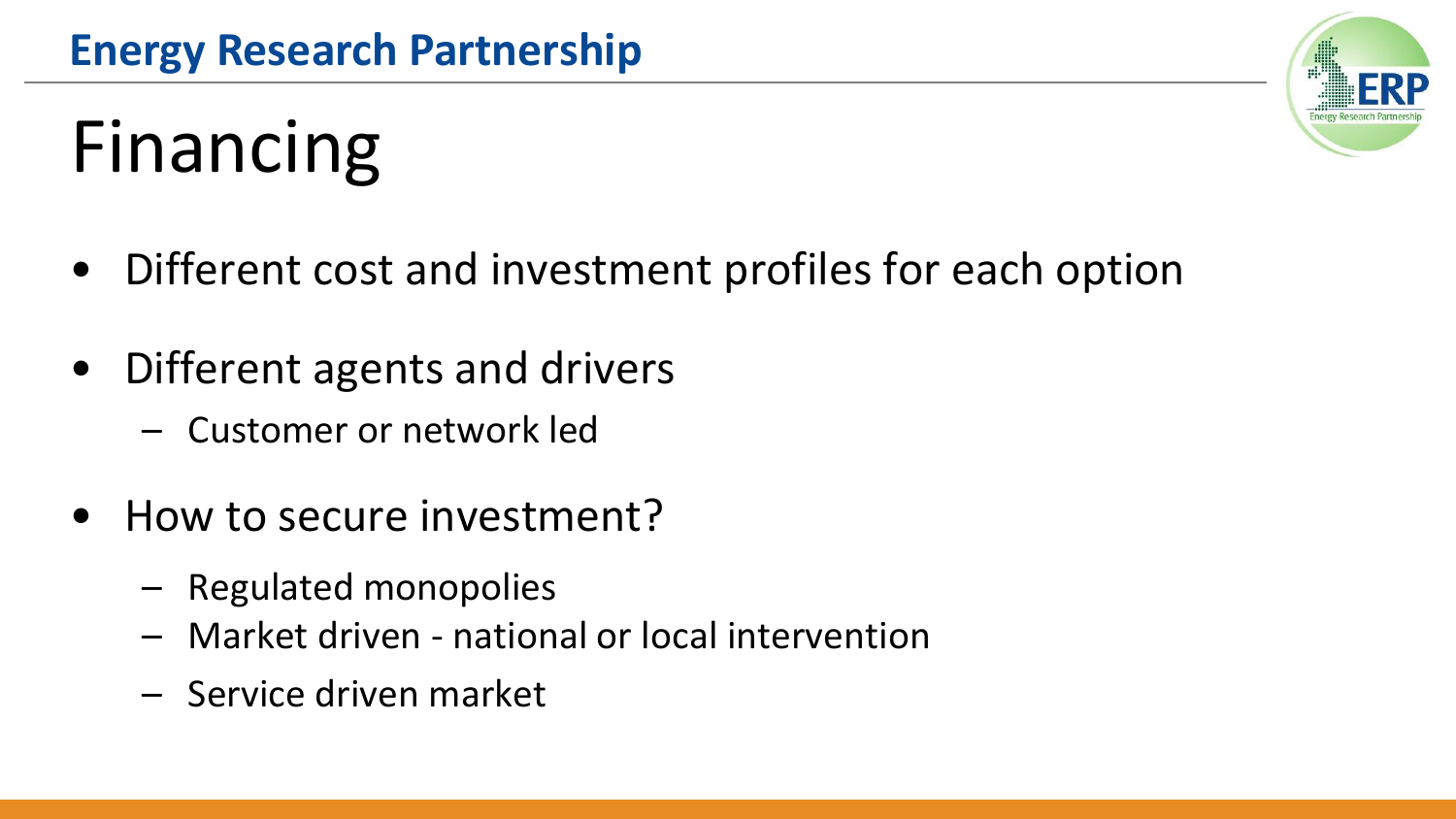### Role of Public

- What will happen to the cost of heating?
- How deliver energy efficiency improvements?
- How do they make decisions?
- Decision now or wait for future network changes?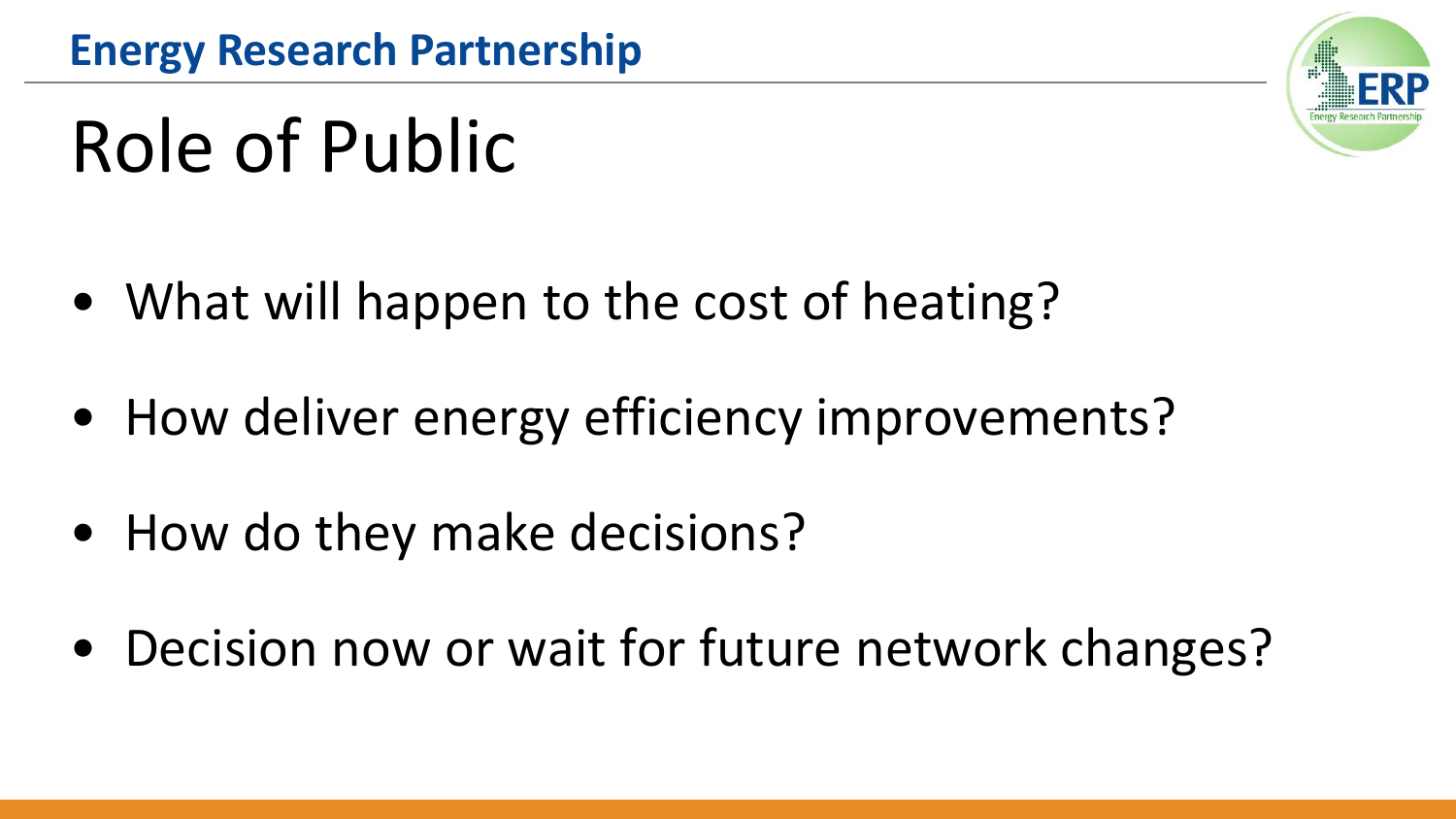## Decision making framework

- Institutional and governance arrangements
	- Coordinate national / local interactions
- Role for National Infrastructure Commission
- Determine financing mechanisms
- Role of Ofgem
- Confidence to industry

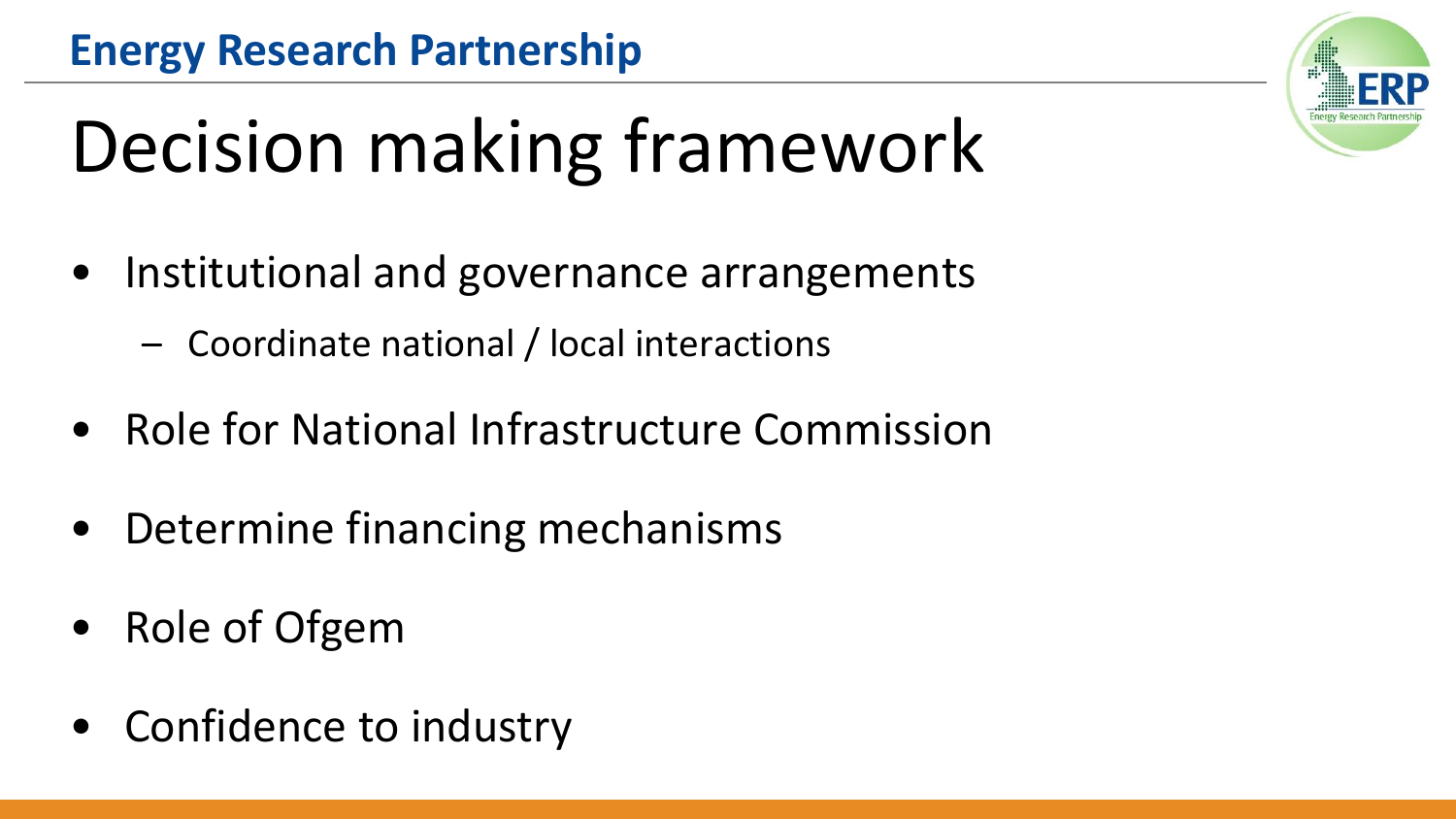### R&D and trials

- Inform critical decisions in early 2020s
- Address knowledge gaps, uncertainty & reduce risks
	- Well funded, coordinated with knowledge sharing
	- Broad-ranging programme
- Comparative analysis need to include all factors

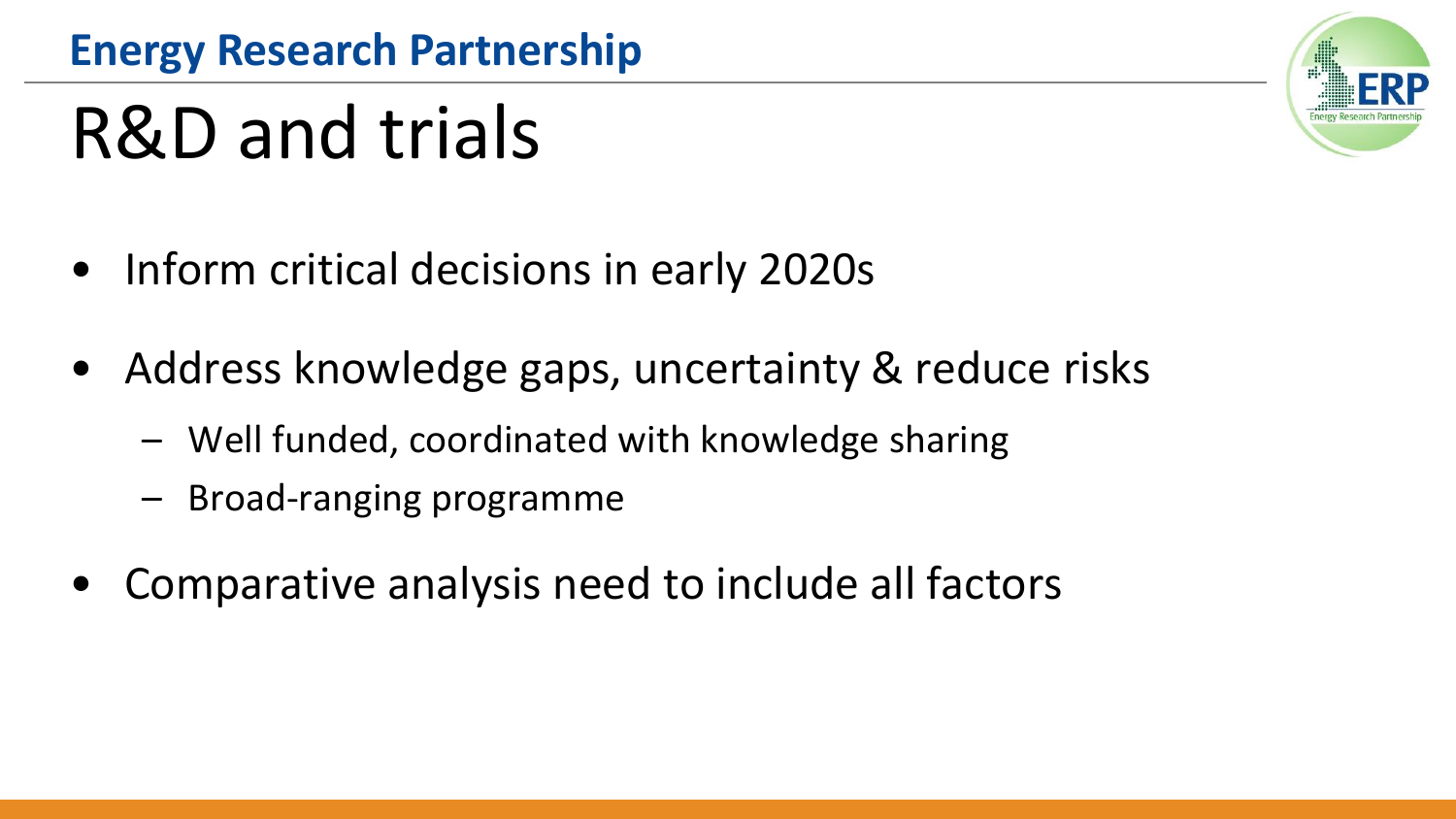### **Energy Research Partnership**

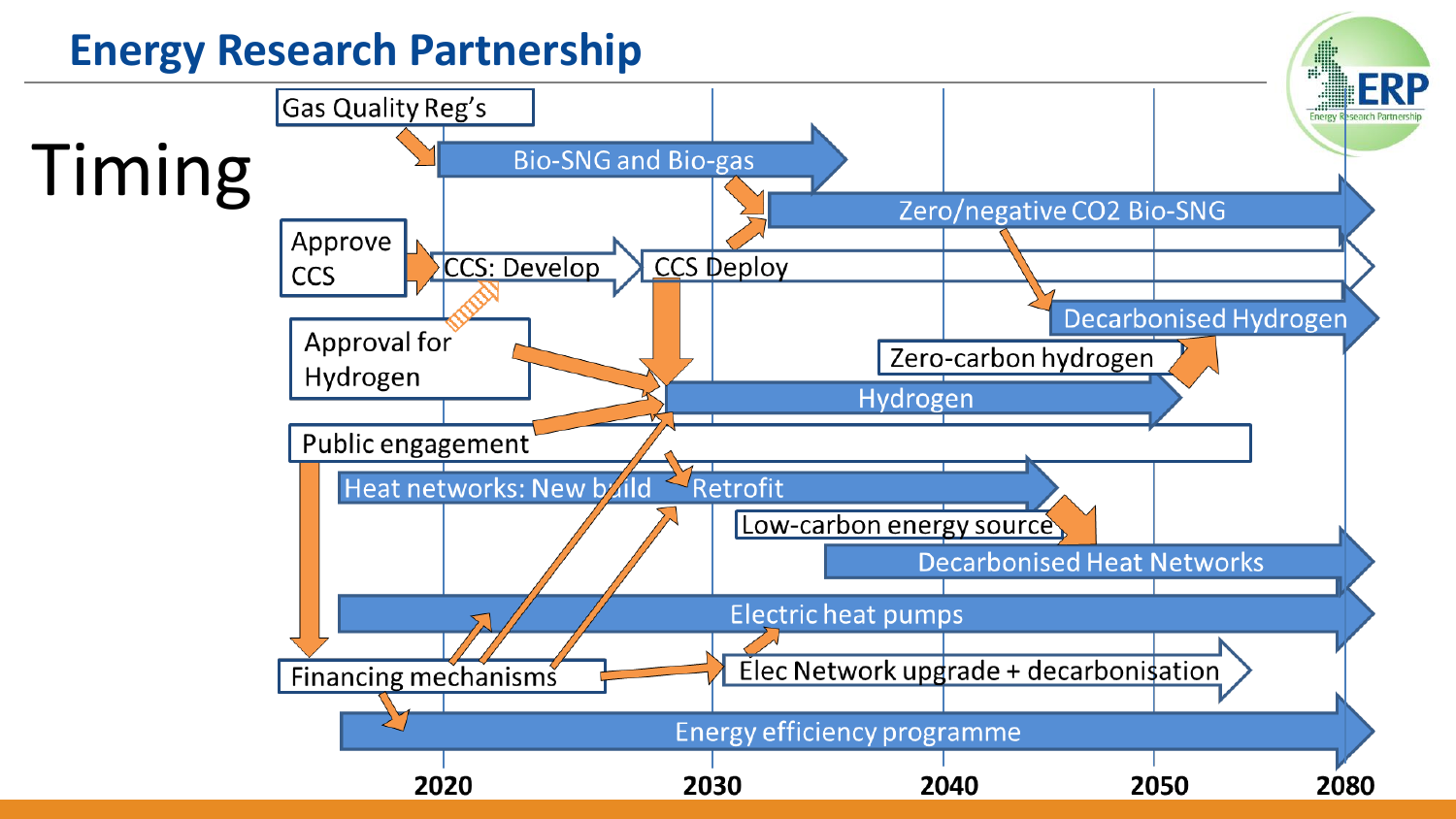### **Energy Research Partnership**

### Decisions for this Parliament